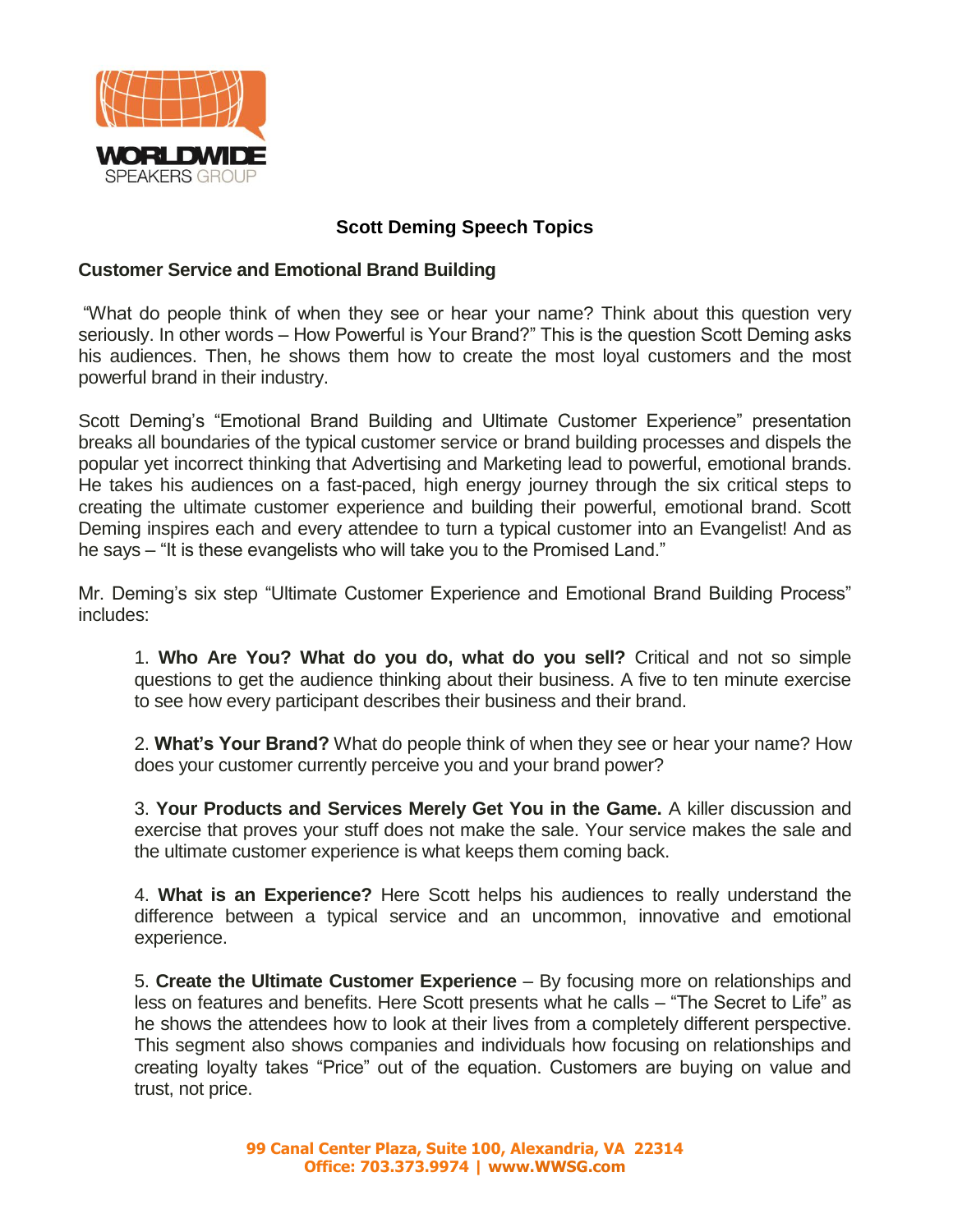

6. **The Ripple Effect!** A powerful and humorous lesson on "You never know who you're dealing with and what the outcome of that interaction is going to be."

One magazine called Scott Deming's brand building process "Moral Principles for Effective Customer Service." Learn how you can create the Ultimate Customer Experience and turn every customer into a loyal evangelist for life!

**Understanding and Managing Change:** Techniques for dealing with generational perceptions and other employee attitudes.

When a new, young employee realizes that her work computer is not even as up-to-date as her home computer, her perception of the company she works for takes a hit. In her mind, it's not the computer that's antiquated, it's the company.

When a young employee sends an email to a colleague that in turn gets forwarded to a vendor or a client, chances are it's laced with typos and acronyms, such as "JK", "LOL" and "BBFN". In his mind, this is a perfectly acceptable way to communicate with others at work, since this is the way he's been communicating with friends and family for years.

Due to the ever growing accessibility to instant messaging, text messaging and emailing from computers and Blackberry's, most of today's workforce is losing their verbal and personal communications skills. They rely so heavily on the one-sided, static form of electronic communications that they forget there's a person on the other side of the message that may be misinterpreting their thoughts, questions, instructions, etc. With one simple stroke of a key and push of the send button, entire communications may become misunderstood, unclear and ultimately acted upon incorrectly. Assumptions and mistakes are made, resentment builds, the trust factor deteriorates and any chance of a relationship and a brand building process is destroyed.

A person is hired by an organization and thereby given a title, salary and job description. When asked to help out in another area, or when told their position has been eliminated and they are now being moved to another position, they are crippled with confusion and uncertainty. "I thought THIS was my job?" "What now?" "Why?" "This isn't what I was hired for."

These and many other "changes" in the workforce must be addressed. A clear, simple and effective communications process must be implemented in order to deal with generational change, technology change, customer expectation change, job change and more. Scott Deming's twenty-plus years of national advertising agency ownership and business consulting with multi-national, publicly traded companies, as well as small, independently owned entities has given him the experience and expertise to effectively deal with these issues. As part of the "Brand Building" process, it is imperative that management understands the techniques for creating an environment that welcomes and correctly manages change.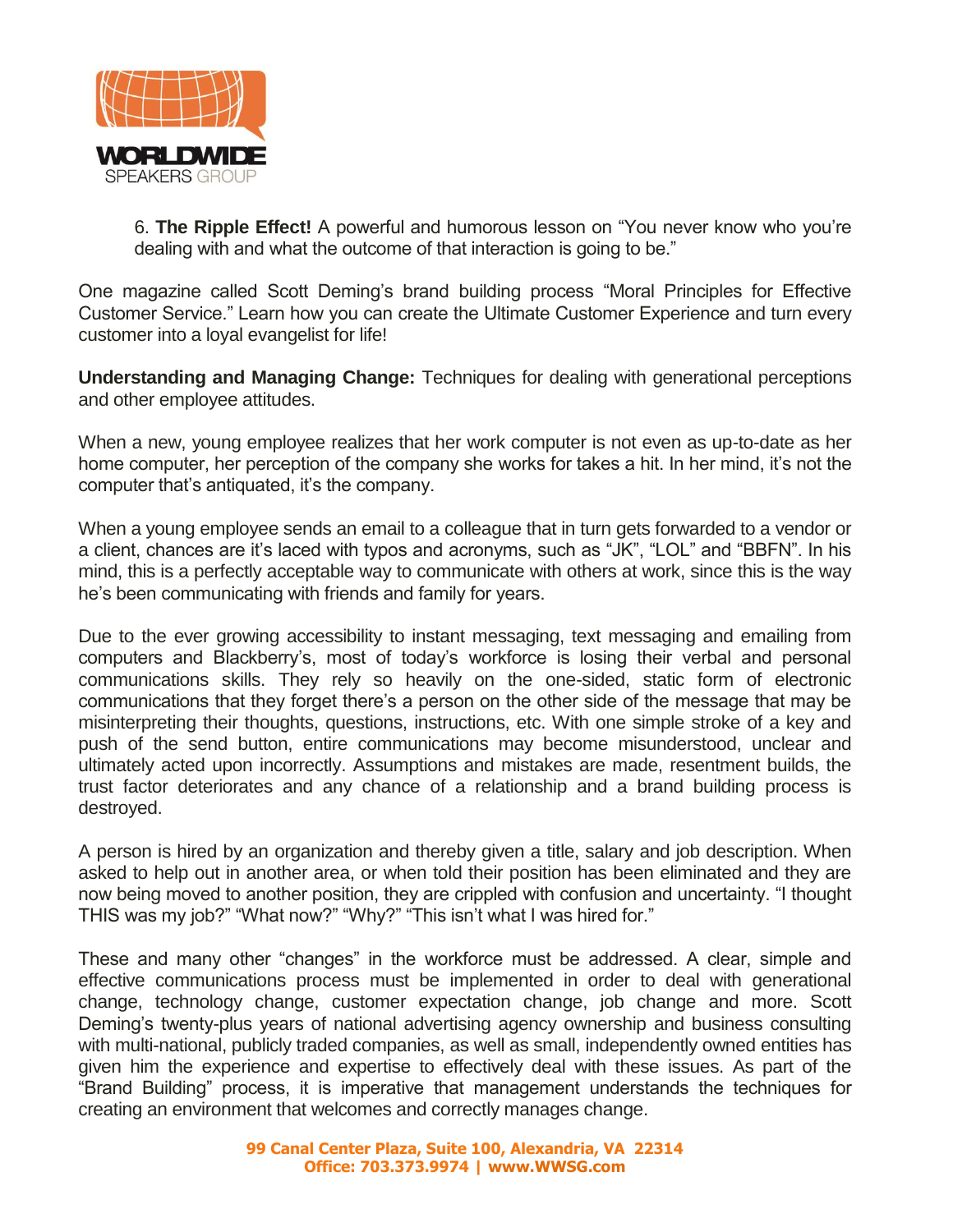

**One Team – One Brand:** Leadership essentials for creating the ultimate employee environment.

This is where it all comes together! Great branding comes from turning typical customers into loyal, lifelong evangelists. Customers are transformed into evangelists by delivering unique, emotional, one of a kind, unexpected customer service. But make no mistake – great customer service starts from the inside, and ultimately starts at the top.

In this powerful, interactive program, leaders will better understand how to effectively communicate, motivate and empower their people to work together toward one common goal – a goal that they not only understand, but whole heartedly believe in.

Everything from water cooler conversations to staff meetings to email communications to phone tree hell to customer relations begins and ends with effective management and team building skills. Some managers have it, most do not. It's not a matter of intellect or education. It's a matter of understanding and implementing.

Learn how to attract and keep the "best" employees. Learn how to motivate "everyone" to have the passion to serve. Learn how to create the "One Team – One Brand" environment that will make you more than just another choice to your customers. With this process, you'll become "The Only Solution."

## **The Art of Communication**: Communicate with Clarity and Create Relationships that Last!

Did you know that the number one reason ALL relationships fail is because of a lack of or breakdown in communication? Marriages, lovers, father and son, mother and daughter, best friends, business partners, managers and their employees, businesses and their customers – every relationship that fails does so because of poor communication skills.

Poor communication or miscommunication destroys any chance for a meaningful relationship. No relationship – no chance for loyalty and evangelism from your colleagues and customers. No loyalty and evangelism – no chance for a powerful, sustainable brand. No brand – NO CHANCE FOR SUCCESS!

Why do we communicate so poorly? How can we communicate better and greatly improve our chances of creating the types of relationships that lead to lasting success?

Take part in Scott Deming's "The Art of Communication" program and learn the simple, fool-proof methods and processes for developing effective and life changing communication skills.

You'll learn how to:

• Eliminate Assumptions